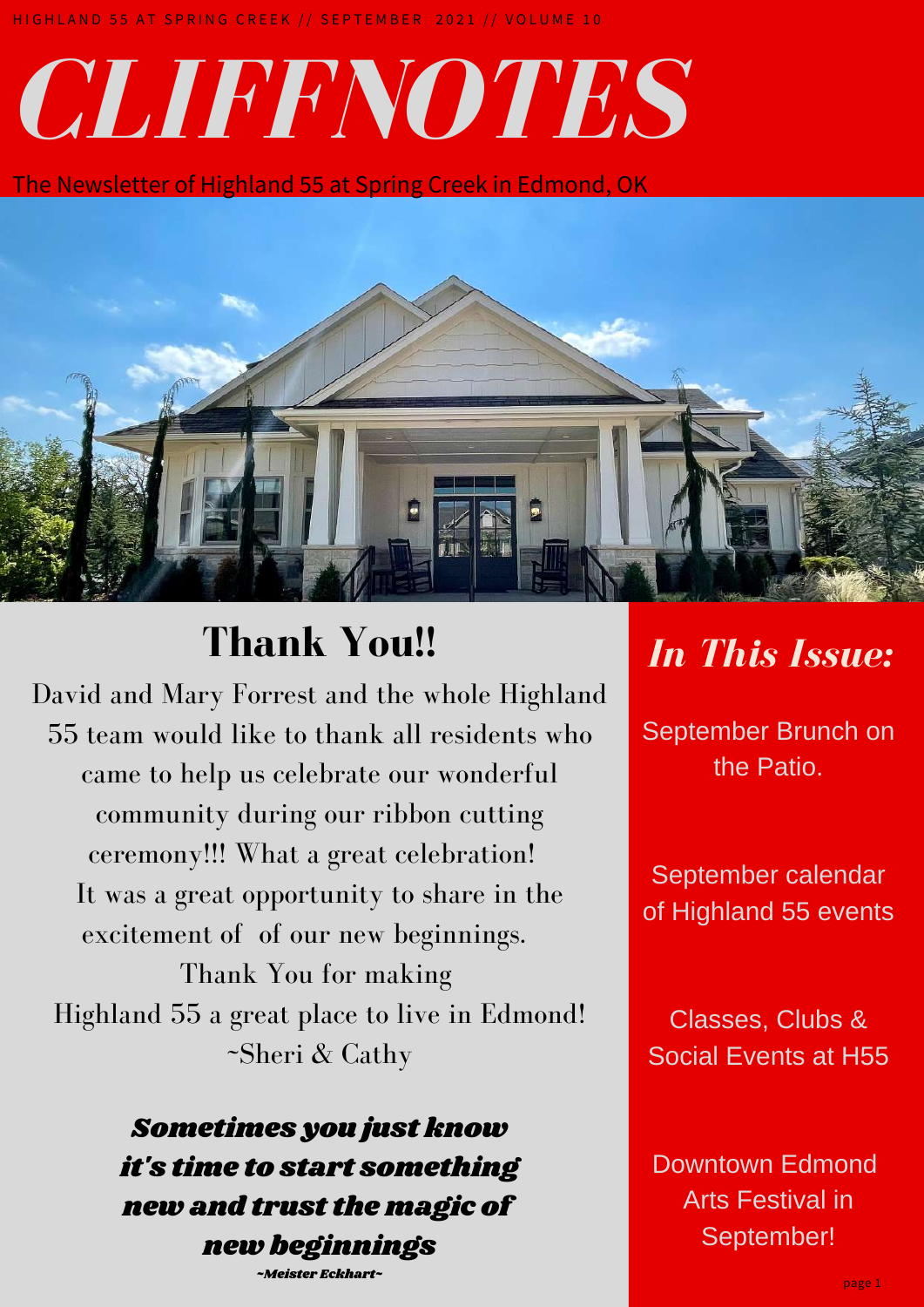\*Edmond students are back in school so BE AWARD of school zones!! Extra hefty fines are being issued if you are caught speeding through a school zone.

Be Considerate, Be Kind & Be On Time.

If you are attending a class at H55 please allow yourself enough time to be ready to begin class ON TIME. REMEMBER, THE WARM UP IS THE MOST IMPORTANT PART OF ANY EXERCISE CLASS!



#### Remember...... \*Please pick up after your pets.

\*Dogs must always be on a leash.

\*Pets are welcome on the porches at the clubhouse.

\*The H55 newsletter is always available online at Highland55.com

\*Use the north door for access to the Clubhouse when the office is closed.

\*Lost and Found

Cathy has a small basket in her office with

# TAKE A CLOSER LOOK!! THERE IS SOMETHING FOR EVERYONE AT HIGHLAND55!

## Classes

**Yoga- Tues. & Thus. 11:15-noon** Pickle Ball- Tues. & Thurs. 2-3pm **Tai Chi - Mon. & Wed. 10-11am** Fitness equipment- all day / everyday

# **Clubs**

#### **Bible Study- Tues. 10 -11am**

Book Club- 2nd Friday of every month 11-12pm (Bring a sack lunch to enjoy time after book club.)

### **Highland Hikers Walkers Mon, Wed, & Thurs - 7:30 am**

# Social

### **Thirsty Thursday's Every Thursday 4-6pm**

H55 resident sponsored covered dish dinners First Tuesday of the month @ 5:00pm (check bulletin for sign-up)

### **Coffee chat each Saturday 9-10am**

some items left in the Clubhouse. page <sup>2</sup> **please let us know.** Highland 55 monthly sponsored events dates and times to be announced **This is your neighborhood and your community. If you want to sponsor a daytime or evening event**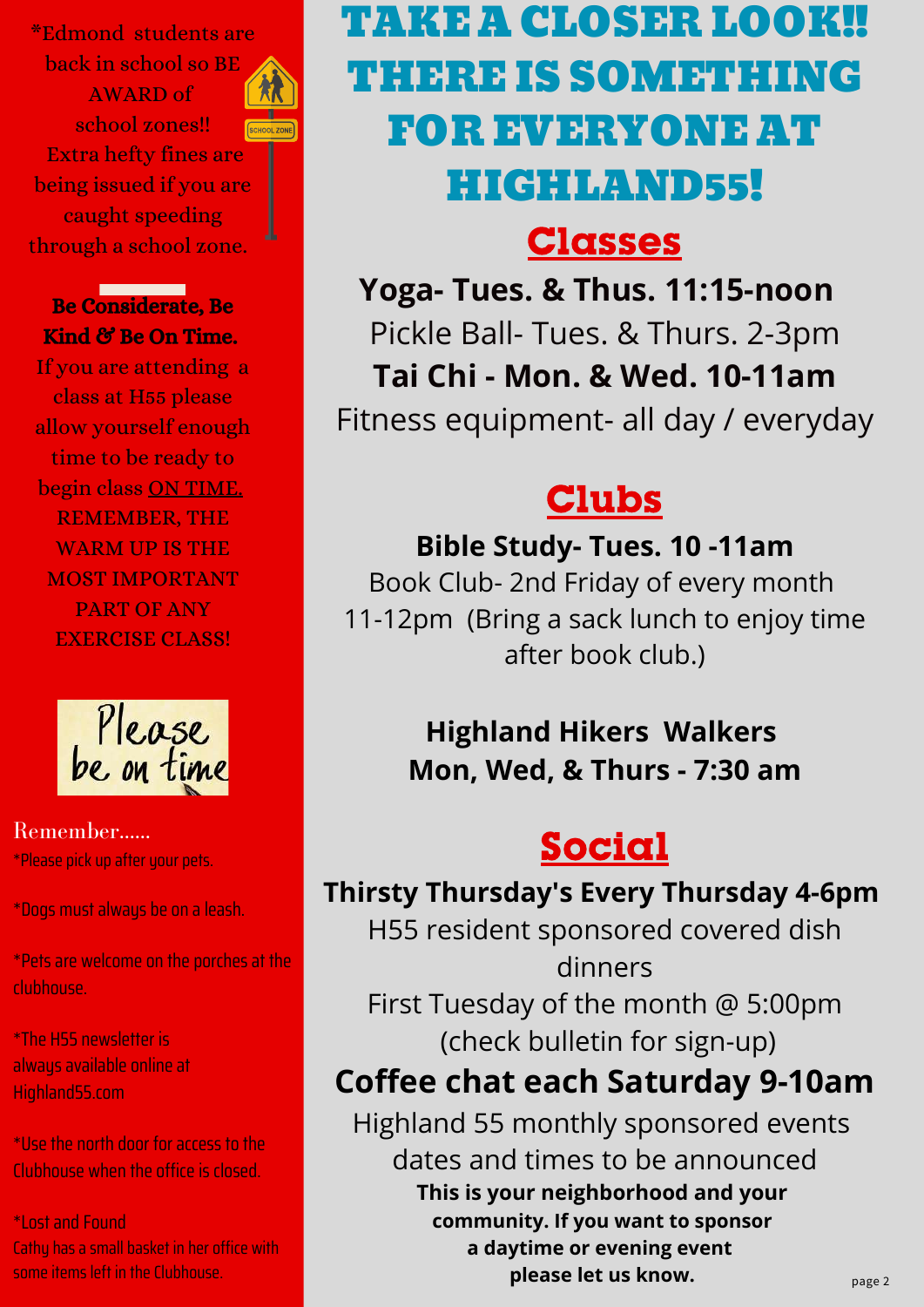# **YOU ARE INVITED TO BRUNCH ON THE PATIO!**

Please plan on joining us on the Highland 55 patio Friday, September 24th at 10:30 A.M. Reservations are <u>Required!</u>

You can RSVP by signing up in the office or email:

cathy@highland55.com 405.226.5559



Thank you to all who came to celebrate the Highland 55 official ribbon cutting with the City of Edmond! A grand time was had by all!!!